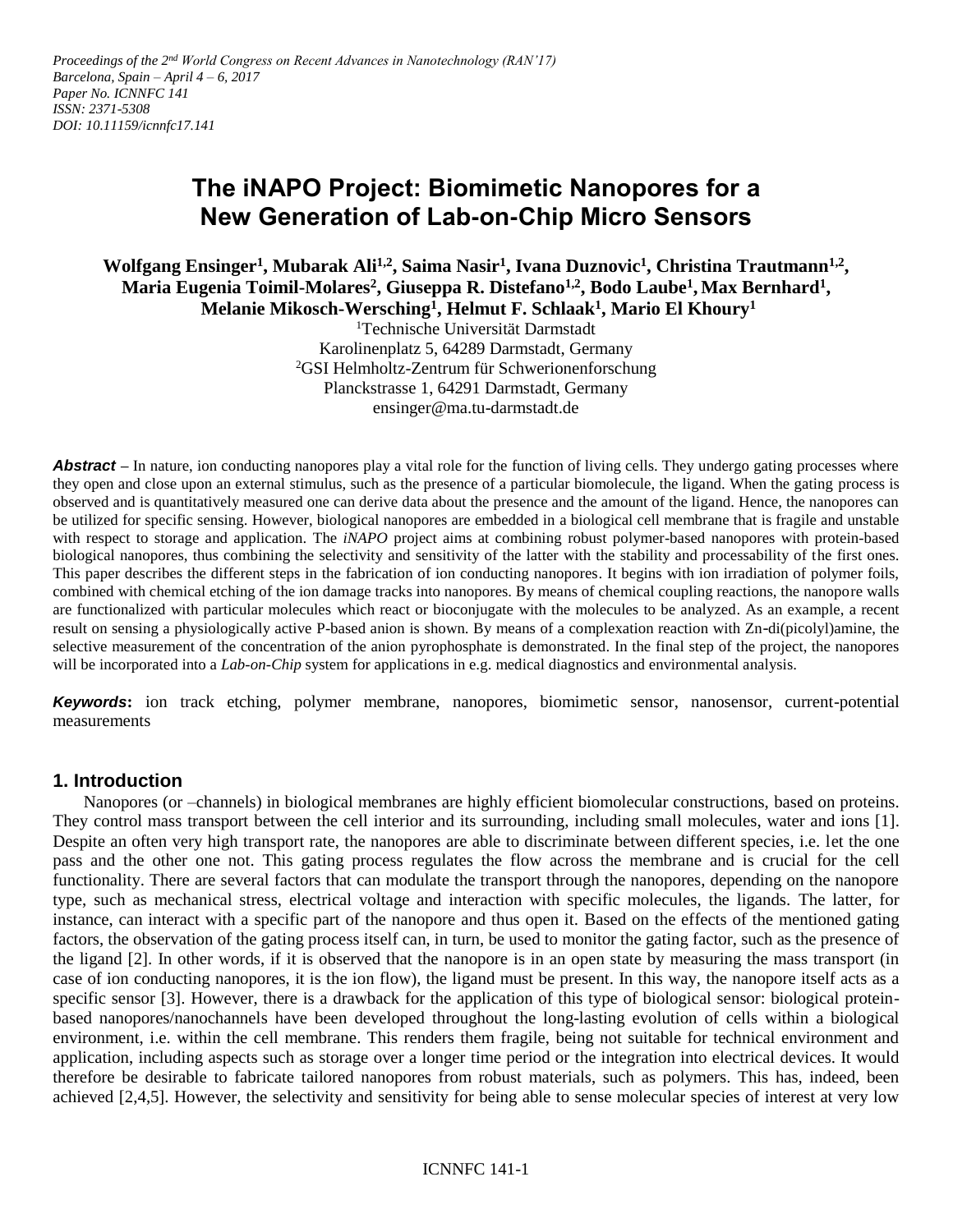concentrations and in the presence of other similar molecules are still much better for the biological protein-based nanopores in comparison to the polymer-based ones. Hence, the idea of the iNAPO (ion-conducting Nanopore) project is to combine biological protein-based nanopores with polymer-based nanopores. In a further step, they will be integrated into a lab-on-chip system in a micro-device, with a low electrical power consumption and a sensitive readout system, so that eventually a new generation of a micro-tool for (bio)chemical analysis and medical diagnostics is available.

The iNAPO project is based on the expertise of physicists, material scientists, chemists, biologists and electro technicians. It is a bottom-up multi-scale approach. The final iNAPO sensing device is built up from a molecular base of the polymer foil and its modification and functionalization into a micro device in the macro world.



Fig. 1: The *iNAPO* project: Fabrication steps of a micro sensing device for ion conducting nanopores.

The target applications are in the fields of medical diagnostics and environmental analysis, e.g. for tumor marker determination in human body liquids and for measuring toxic components in ground water and drinking water.

In the following, the structure and techniques of the *iNAPO* project are described and a recent result is given as an example.

# **2. Fabrication of polymeric nanopores and their device-integration**

#### **2.1. Ion irradiation: formation of an ion damage track**

The first step in the fabrication of a nanopore in a polymer foil is the irradiation of the foil with a very highly energetic ion of a heavy element, such as gold. The irradiations are performed at the Universal Linear Accelerator UNILAC of the *GSI Helmholtz-Zentrum für Schwerionenforschung* (Center for Heavy Ion Research). Gold is vaporized into atoms in the gas phase and ionized into a positively charged state. The gold ions are accelerated in high-frequency electrostatic fields to an extreme high kinetic energy, with a velocity of about 15% of the speed of light. This extreme energy enables the ion to penetrate a polymer foil in a straight line. For the project, polyester foils are used, namely polycarbonate (PC) and polyethylene terephthalate (PET). These are materials with a wide range of applications, such as optical data storage discs (CDs, DVDs) or the well-known PET bottles. They have several advantages for the *iNAPO* project: they are well disposable, reasonably prized, and they have an appropriate chemistry both for the nanopore fabrication and for the nanopore modification and functionalization. The foils are being used in a thickness range between  $12$  and  $30 \,\mu$ m which is well manageable and processable.

Along its trajectory, each ion projectile induces electronic excitation and ionization processes which finally result in extended electron cascades. As a result of these processes, covalent bonds between the atoms of the polymeric network are cut, leading to severe radiation damage. Small volatile degradation products including hydrogen, hydrocarbons and carbon oxides, migrate out of the foil into vacuum, leaving back a cylindrical so-called *ion track*, a zone with reduced density and modified chemical reactivity [7,8].

## **2.2. Nanopore formation by ion-track etching**

When the irradiated polymer foil is immersed into a solution of an alkaline etchant, the material around the ion track is preferentially etched away, with a rate much larger than the bulk etch rate of undamaged polymer. Thus, each ion track is developed into a cylindrical or a biconical nanopore. For sensing application, however, a conical nanopore is more favorable. Fig. 2 shows schematically the set-up for monitoring the etching process of a single conical nanopore [6,9]. In the two-compartment etch cell, the polymer foil with a single ion track is placed in the cell center, separating the two volumes. One side contains the etchant, a solution of e.g. 9 M NaOH, the other one contains an acidic etch stop, e.g. 1M formic acid in 1 M KCl solution. The ion track is dissolved from one side finally converting the track into an open pore. The monitoring of the etching process is done by applying a potential between two gold electrodes inserted in each compartment. Since the polymer is an electrical insulator, no current flows, until the moment of pore breakthrough, when a sudden increase of the current indicates that the nanopore formation process is finished (Fig. 2). The diameter of the small opening of the nanopore, usually in the sub10 nm range, is given by Ohm's law, based upon the known conductivity of the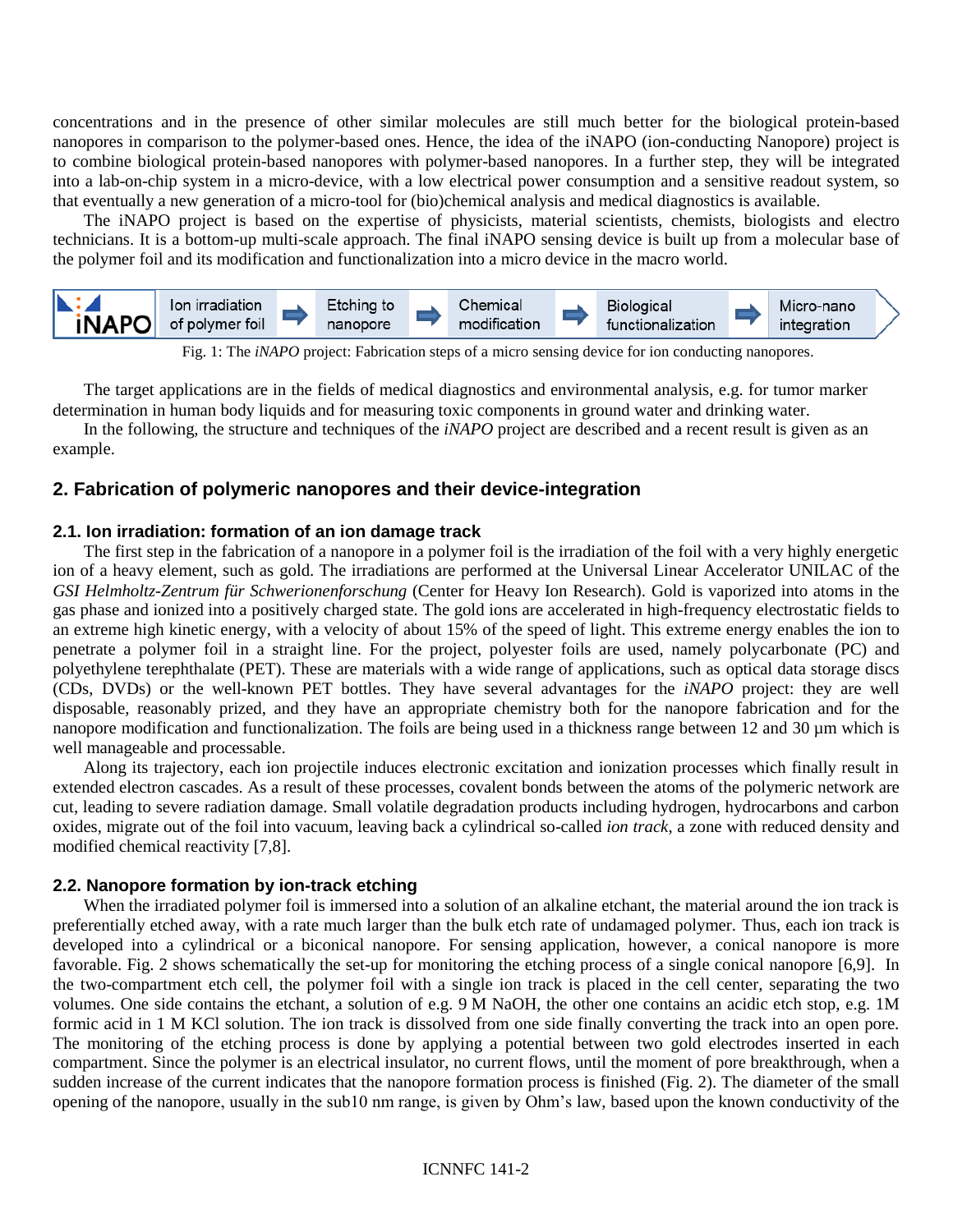etchant solution and the nanopore dimensions. It is defined by the etching time beyond the breakthrough point. Typically, the small opening of the nanopore is around 10 nm or below, while the large aperture is several 100 nm wide.



Fig. 2: Schematic presentation of the set-up for etching a conical nanopore into the polymer foil with electrochemical etch control; right hand side: electrolyte current through the nanopore as a function of etch time.

#### **2.3. Functionalization of nanopores**

The functionalization of single nanopores is done in the following two ways, (i) by attaching specific molecules to the inner pore wall, leading to the so-called first generation nanopores and (ii) by attaching binding proteins as a base for biological protein-based nanopores representing the second-generation nanopores for sensing devices. So far, the first generation functionalization has already been achieved and an example will be shown, while the second generation is in progress with a schematic depicted below for illustration.

Upon chemical etching, the polymer backbone of a polyester is cleaved at the ester groups, leaving back a terminal carboxyl group at the nanopore surface [10]. This is shown in Fig. 3.



Fig. 3: Alkaline cleavage of polyester backbone leading to terminal carboxyl (-COOH) groups at the nanopore wall.

Carboxyl groups show chemical reactivity to a variety of reactions. Among them is the EDC/PFP coupling reaction that allows for bonding molecules with an amino group. The product is a modified nanopore surface, based on a stable amide bond. The preactivation of the carboxyl group is achieved with dimethylaminopropyl-ethylcarbodiimide (EDC) which reacts further to the penta fluoro phenyl (PFP) ester for a final coupling with an amine. The reaction is shown in detail in Fig. 4. Eventually, the nanopore surface carries a molecular group *R*. This molecule can be the counterpart to another molecule, the one to be analyzed. This analyte molecule specifically reacts with *R*, the receptor.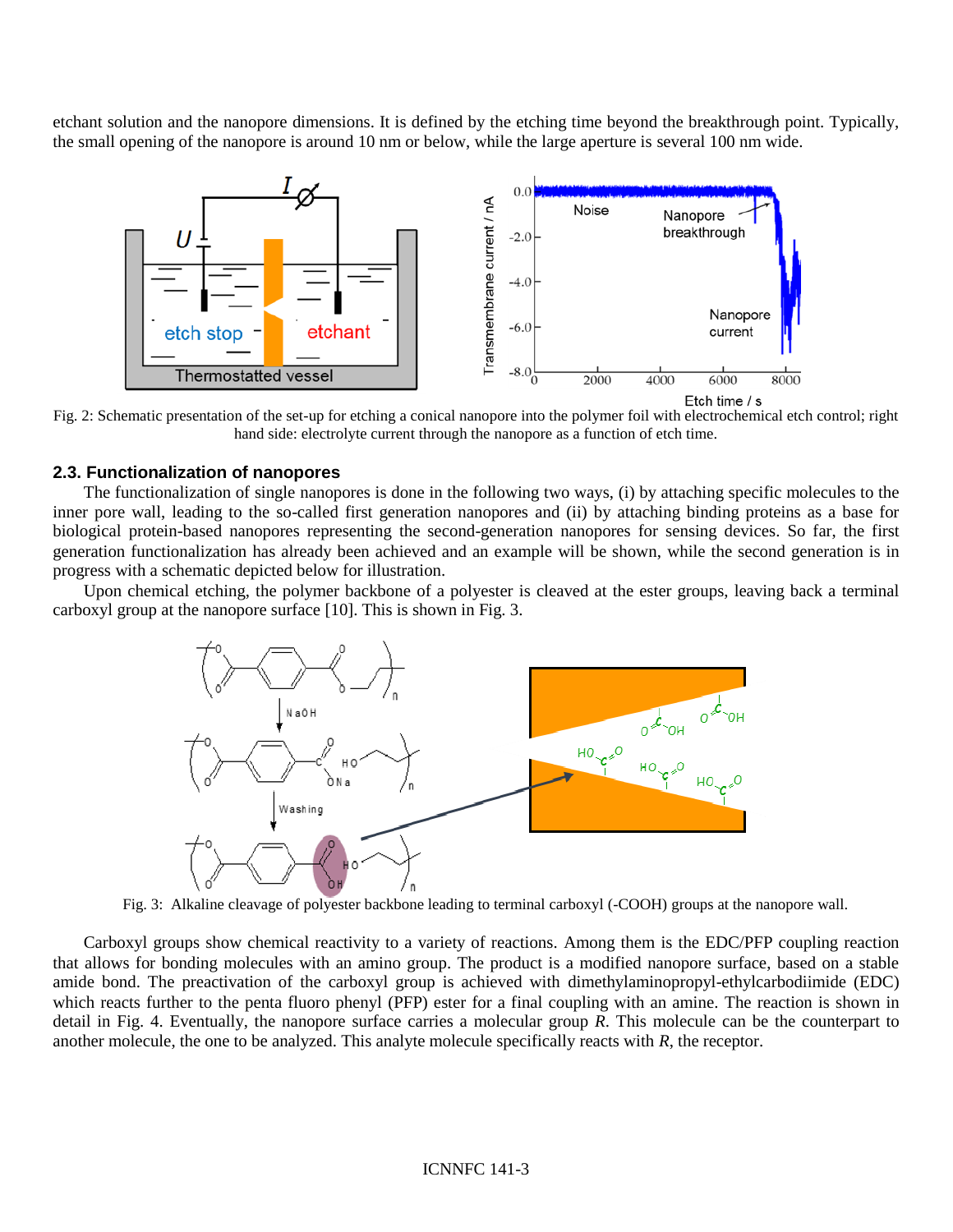

Fig. 4: Coupling reaction for functionalizing the nanopore surface with a reactive group **R**, and schematic presentation of the coupling of a biomolecule onto the nanopore surface via its terminal carboxyl groups.

By means of the EDC/PFP amido reaction, various molecules have been coupled to the nanopore surface, including mannose, a small carbohydrate, or horseradish peroxidase, an enzyme [11,12]. Apart from coupling via covalent bonding, also non-covalent functionalization techniques have been used, such as self-assembly reactions with amphiphilic polymers [13]. The next step in the project will be to insert binding proteins into the nanopores in order to realize biological nanopores. This is schematically shown in Fig. 5.



Fig. 5: Schematic cross-section of a polymer nanopore with binding proteins included (dark blue) which are coupled to biological nanopores on top. These are gated by the presence of a specific analyte biomolecule (the ligand, reacting with the receptor) leading to an ion flux (red).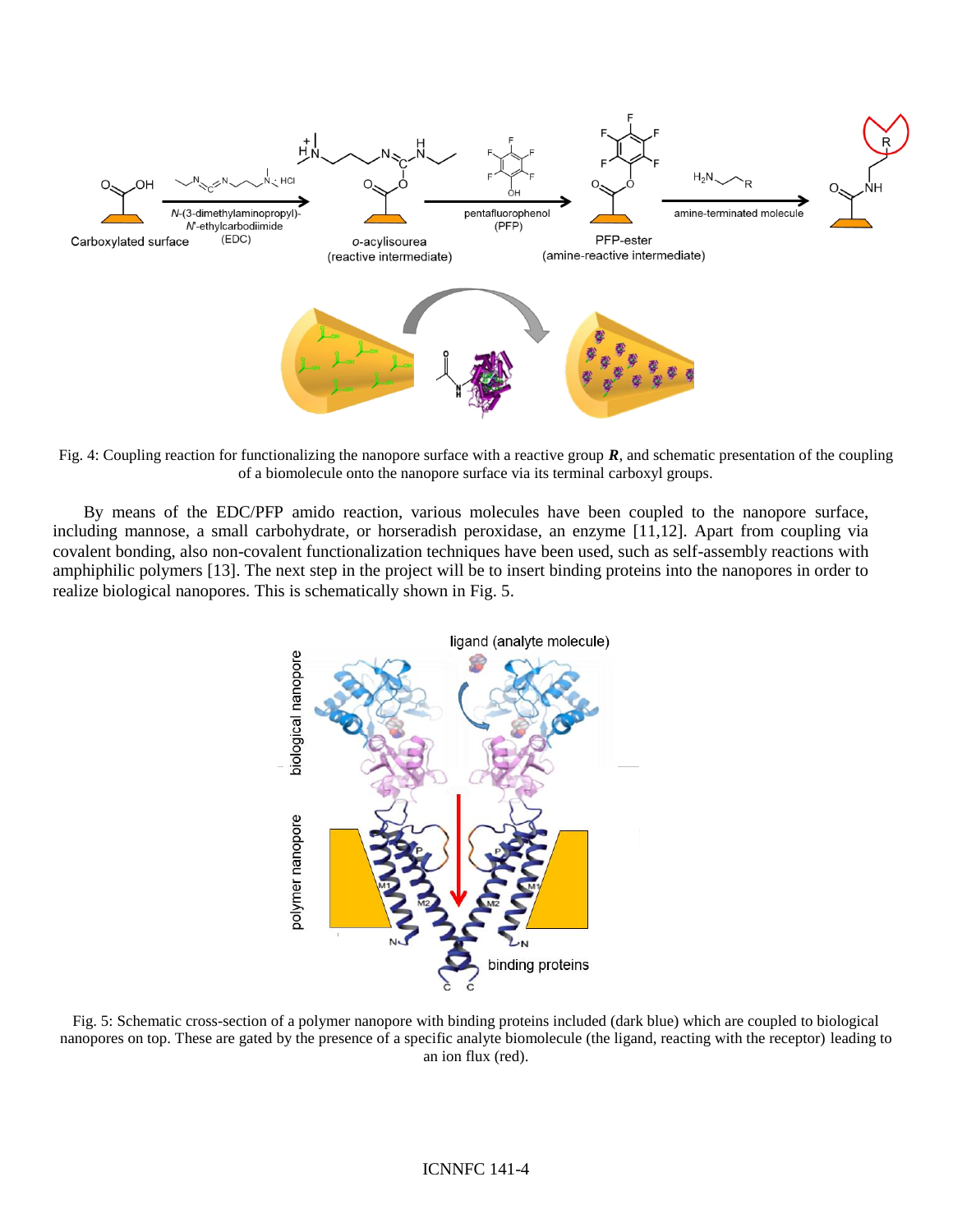#### **2.4. Sensing principle**

Fig. 5 shows already the essential principle of a sensing device. The biomolecule to be analyzed reacts in a specific bioconjugation reaction with the receptor. In case of the biological nanopores, this reaction leads to a change in the nanopore shape, yielding an open nanopore configuration. When the nanopore is open, the ions of the electrolyte can pass and the corresponding electrical current can be measured. This gating is a stochastic event. The state of being open or closed is measured as a function of time. However, this second generation sensing combination of polymeric and biological nanopores is yet to be realized.

An example for the first generation sensor set-up is discussed in the following. As shown above, the wall of the nanopore is functionalized with a biorecognition molecule, the receptor. The measurement setup is the same as shown in Fig. 2. The polymer foil with the nanopore is placed in the center of a two-compartment electrochemical cell. The cell is filled with an aqueous salt solution, such as 0.1 M KCl. This solution exhibits electrical conductivity. When a voltage is applied between the two electrodes, an ionic current flows through the nanopore. When the nanopore surface is electrically neutral, the flow is the same in both directions, irrespective of the polarity of the electrodes. If, however, the surface is charged, the asymmetric shape of the conical nanopores with its potential distribution allows for a larger ion flow in one direction in comparison to the other one. The nanopore becomes a nanofluidic diode, rectifying the current to a certain extent. The resulting current/voltage curve shows a steep line for a positive applied voltage and a flat one under negative voltage, or vice versa, depending on the sign of charge of the nanopore surface.



Fig. 6: Schematic view into the nanopore. First, the bioconjugation unit (receptor molecule) is fixed at the nanopore wall. When the analyte molecule is present, it links specifically to the receptor molecule and blocks the nanopore. The pore current *I* is reduced (from blue in the open configuration to red in the blocked one). The corresponding current-voltage curves are schematically shown at the right hand side. The transmembrane current *I* without analyte molecule is large; in the presence of the analyte it is small.

In biological nanopores, such reactions will be even more specific and sensitive. They will make use of findings from nature. As an example, glutamate recognition by a pentameric ligand-gated ion channel has recently been described [14] and it has been shown which specific domain of the N-methyl-D-aspartate receptor is responsible for activating it by the presence of glycine so that the ion-conducting nanopore opens and ions are able to flow [15].

#### **2.5. Integration into a micro device**

So far, laboratory set-ups have been used for the measurements. They consist of an electrochemical cell of some 10 to 15 cm length, connected via cables to a voltage source and a sensitive current meter. The project *iNAPO* comprises the fabrication of a compact *lab-on-chip* micro device with the polymer foil embedded in it by means of micro-nanointegration techniques. The polymer foil containing the nanopore is embedded into a microfluidic system with integrated electrodes. The foil is glued between two 200 µm thick sheets of the Epoxy-based photoresist SUEX containing three microfluidic channels formed by photolithography. The lower polymer plate is placed on a glass substrate with two evaporated gold electrodes; the upper plate is covered with a glass plate. Details can be found elsewhere [16].

For operation, the microdevice is connected to a power supply and an amperometer that are located in a compact unit where the microdevice is fitted in. The microchannels are filled with electrolyte, and an amperometric reference value is recorded at a given potential (typically a few 100 mV). Then, the electrolyte with analyte molecules is added and the current response is measured again. In a calibrated system, the concentration of the analyte can be determined quantitatively, if it is within the measurement range of the system.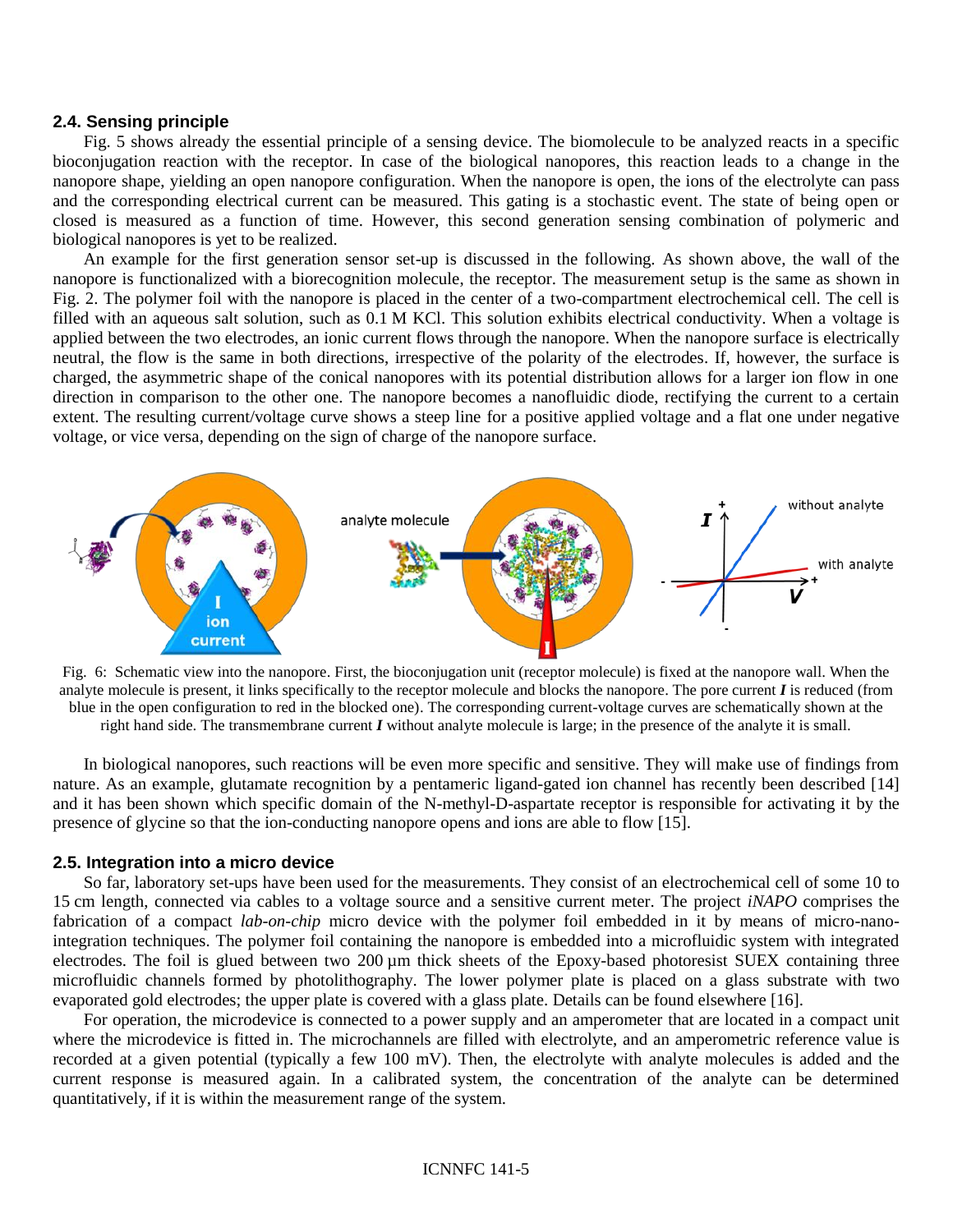

Fig. 7: Schematic presentation of electrochemical microcell with integrated polymer foil containing a single nanopore or an array of a few nanopores; right: setup of the microfluidic *lab-on-chip system*; adapted from ref. [16]. Bottom left: Microfluidic module on electronic circuit board for insertion into a power supply and read-out unit.

#### **3. Example for molecule sensing**

The example of a nanopore sensor of the first generation deals with the analysis of pyrophosphate ( $P_2O_7^4 = PP_i$ ), an anion which plays an important role in biochemistry [17]. In elevated quantities, it may cause various diseases, such as disordered calcification that may lead to arthritis [18]. Therefore, monitoring is of importance. For a nanopore-based PPisensor, di(2-picolyl)amine moieties are coupled to the nanopore wall via the above mentioned carbodiimide-based coupling reaction. Zinc ions are added and form a  $bis(Zn^{2+}-DPA)$  complex. This complex specifically reacts with PP<sub>i</sub> while there is no reaction with other phosphates such as monohydrogen phosphate (HPO<sub>4</sub><sup>2-</sup>), dihydrogen phosphate (H<sub>2</sub>PO<sub>4</sub><sup>-</sup>), and adenosine mono-, di- and tri-phosphate (AMP, ADP, ATP). Fig. 8 shows schematically the complexation reaction between the zinc-DPA complex and the pyrophosphate and the resulting current/voltage curve.

The ion current through the nanopores is hardly changed when various phosphate ions are added to the electrolyte solution. In contrast, the addition of PP<sub>i</sub> causes a strong reduction of the current at negative voltages, and an increase at the positive voltage branch. These effects are caused by the coupling of  $PP_i$  with its 4 negative charges that influence the cation flow, leading to the diode effect, as mentioned above. Hence, while the presence of other phosphates does merely change the nanopore current, PP<sub>i</sub> can be measured specifically, even down to submicromolar quantities.

Further details are to be found elsewhere [19].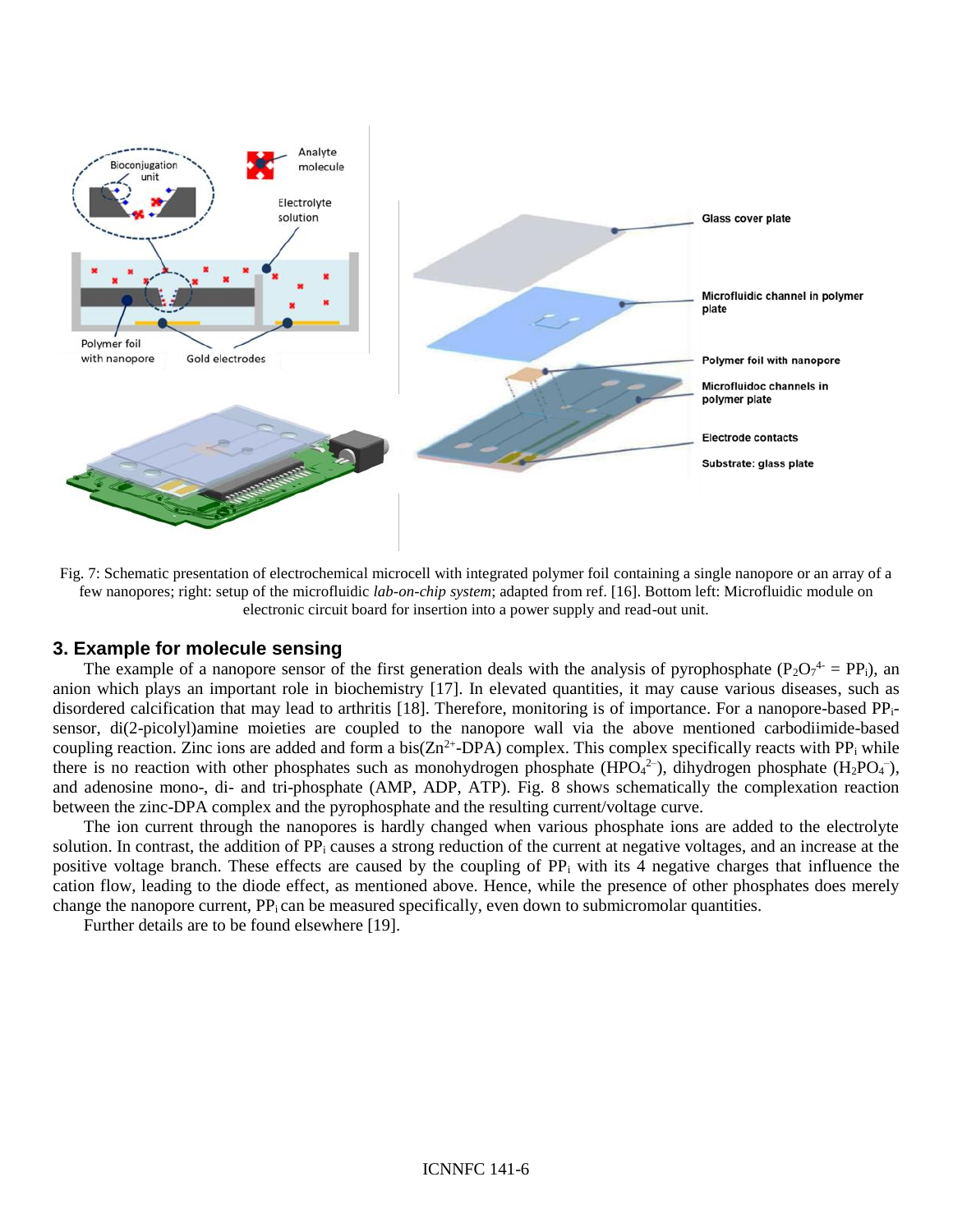

Fig. 8: bis[ $Zn^{2+}$ -DPA] complexes coupled to the nanopore surface selectively react with PP<sub>i</sub> (P<sub>2</sub>O<sub>7</sub><sup>4</sup>); Right hand side: the nanopore ion currents are significantly changed in the presence of PPi, but not of other phosphates (monohydrogen and dihydrogen phosphate, and adenosine mono-, di- and tri-phosphate). The concentrations were 1 micromolar; adapted from [19].

Table 1 lists further examples of nanopore-based sensing. The analyte list comprises proteins as well as small molecules and inorganic anions.

| <b>Bioconjugation/reaction</b> | Bioreceptor / reactand                       | Analyte                    | Ref.   |
|--------------------------------|----------------------------------------------|----------------------------|--------|
| $Streptavidin + Biotin$        | <b>Biotin</b>                                | Streptavidin (protein)     | [20]   |
| $Aptamer + Lysozyme$           | $DNA-Aptamer (LyzAp-NH2)$                    | Lysozyme (enzyme)          | [21]   |
| $Mannose + Concanavalin$       | $p$ -aminophenyl $\alpha$ -D-mannopyranoside | Concanavalin A (lectin)    | [11]   |
| $Enzyme + H2O2$                | Horseradish peroxidase HRP (Enzyme)          | Hydrogen peroxide $H_2O_2$ | [12]   |
| F-induced cleavage             | Fcn-TBDPS-NH <sub>2</sub>                    | Fluoride F                 | $[22]$ |
| Ni-Histamine complexation      | Nitrilotriacetic-Ni(II) chelate              | Histamine                  | [23]   |

Table 1: Nanopore sensing reactions and analyte species.

## **4. Conclusion**

The *iNAPO* project with fabrication of polymeric nanopores, modification and functionalization in combination with protein-based nanochannels is a biomimetic approach that spans the bridge between nature's ion conducting pores and polymer-based pores and comprises their integration in a *lab-on-chip* device. Not shown here are further aspects, such as accompanying analysis of ionic/fluidic transport in nanopores by Nuclear Magnetic Resonance Spectroscopy and computer simulation. The overall aim is an advanced technology for future applications in medical diagnostics and environmental and process analysis.

# **Acknowledgement**

This work has been supported in the frame of the LOEWE project *iNAPO* by the Hessen State Ministry of Higher Education, Research and the Arts.